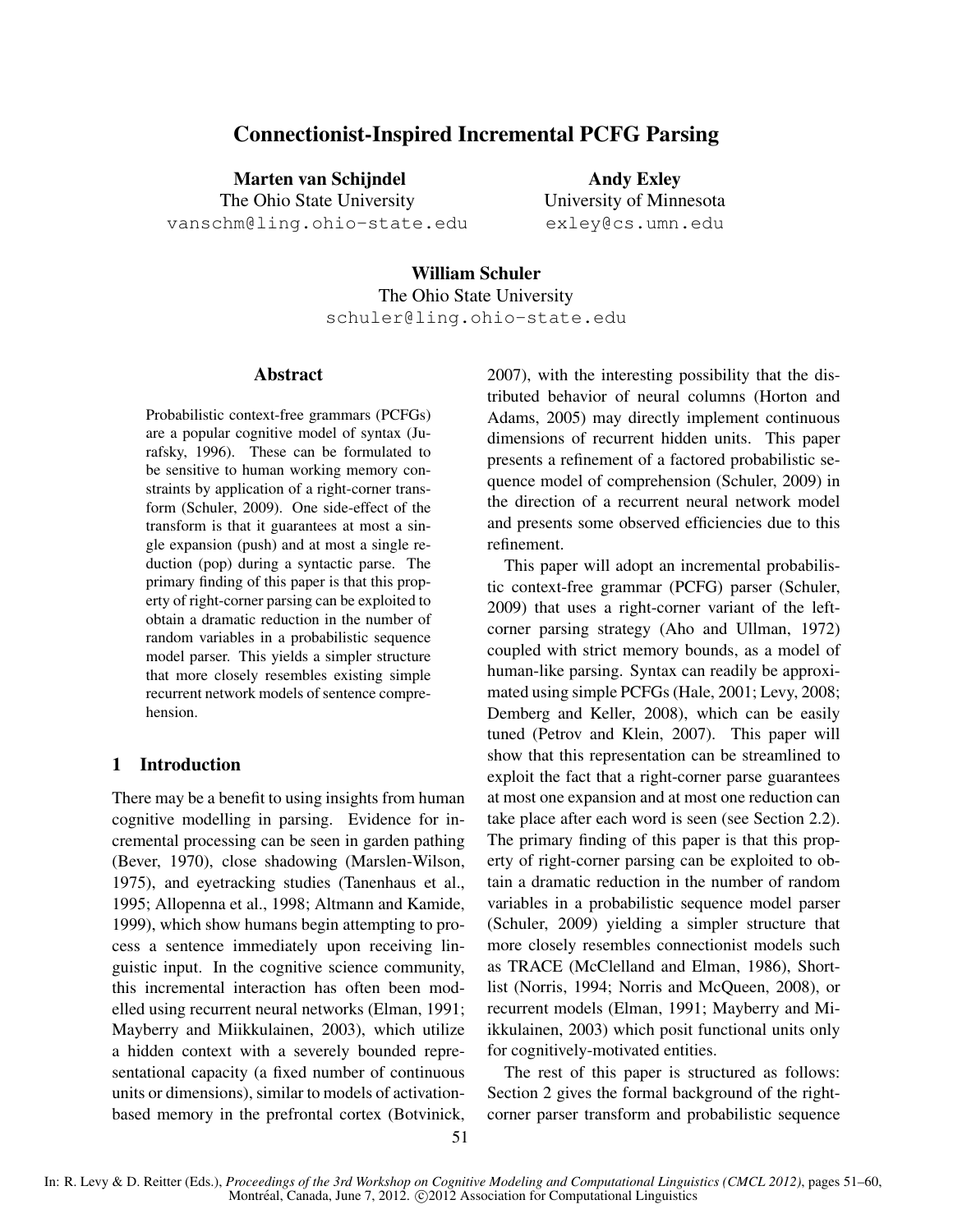model parsing. The simplification of this model is described in Section 3. A discussion of the interplay between cognitive theory and computational modelling in the resulting model may be found in Section 4. Finally, Section 5 demonstrates that such factoring also yields large benefits in the speed of probabilistic sequence model parsing.

### **2 Background**

#### **2.1 Notation**

Throughout this paper, PCFG rules are defined over syntactic categories subscripted with abstract tree addresses  $(c_{n_l})$ . These addresses describe a node's location as a path from a given ancestor node. A 0 on this path represents a leftward branch and a 1 a rightward branch. Positions within a tree are represented by subscripted  $\eta$  and  $\iota$  so that  $c_{\eta0}$  is the left child of  $c_{\eta}$  and  $c_{\eta}$  is the right child of  $c_{\eta}$ . The set of syntactic categories in the grammar is denoted by C. Finally,  $\llbracket \phi \rrbracket$  denotes an *indicator* probability which is 1 if  $\phi$  and 0 otherwise.

### **2.2 Right-Corner Parsing**

Parsers such as that of Schuler (2009) model hierarchically deferred processes in working memory using a coarse analogy to a pushdown store indexed by an embedding depth  $d$  (to a maximum depth  $D$ ). To make efficient use of this store, a CFG G must be transformed using a right-corner transform into another CFG  $G'$  with no right recursion. Given an optionally arc-eager attachment strategy, this allows the parser to clear completed parse constituents from the set of incomplete constituents in working memory much earlier than with a conventional syntactic structure. The right-corner transform operates deterministically over a CFG following three mapping rules:

$$
\frac{c_{\eta} \to c_{\eta 0} c_{\eta 1} \in G}{c_{\eta}/c_{\eta 1} \to c_{\eta 0} \in G'} \tag{1}
$$

$$
\frac{c_{\eta\iota} \to c_{\eta\iota 0} c_{\eta\iota 1} \in G, \ c_{\eta} \in C}{c_{\eta}/c_{\eta\iota 1} \to c_{\eta}/c_{\eta\iota} c_{\eta\iota 0} \in G'} \tag{2}
$$

$$
\frac{c_{\eta\iota} \to x_{\eta\iota} \in G, \ c_{\eta} \in C}{c_{\eta} \to c_{\eta}/c_{\eta\iota} \ c_{\eta\iota} \in G'}
$$
\n(3)

A bottom-up incremental parsing strategy combined with the way the right-corner transform pulls each subtree into a left-expanding hierarchy ensures at most a single expansion (push) will occur at any given observation. That is, each new observation will be the leftmost leaf of a right-expanding subtree. Additionally, by reducing multiply rightbranching subtrees to single rightward branches, the transform also ensures that at most a single reduction (pop) will take place at any given observation.

Schuler et al. (2010) show near complete coverage of the Wall Street Journal portion of the Penn Treebank (Marcus et al., 1993) can be achieved with a right-corner incremental parsing strategy using no more than four incomplete contituents (deferred processes), in line with recent estimates of human working memory capacity (Cowan, 2001).

Section 3 will show that, in addition to being desirable for bounded working memory restrictions, the single expansion/reduction guarantee reduces the search space between words to only two decision points — whether to expand and whether to reduce. This allows rapid processing of each candidate parse within a sequence modelling framework.

#### **2.3 Model Formulation**

This transform is then extended to PCFGs and integrated into a sequence model parser. Training on an annotated corpus yields the probability of any given syntactic state executing an expansion (creating a syntactic subtree) or a reduction (completing a syntactic subtree) to transition from every sufficiently probable (in this sense *active*) hypothesis in the working memory store.

The probability of the most likely sequence of store states  $\hat{q}_{1..T}^{1..D}$  can then be defined as the product of nonterminal  $\theta_Q$ , preterminal  $\theta_{P,d}$ , and terminal  $\theta_X$  factors:

$$
\hat{q}_{1..T}^{1..D} \stackrel{\text{def}}{=} \operatorname*{argmax}_{q_{1..T}^{1..D}} \prod_{t=1}^{T} \mathsf{P}_{\theta_Q}(q_t^{1..D} \mid q_{t-1}^{1..D} p_{t-1})
$$

$$
\cdot \mathsf{P}_{\theta_{P,d'}}(p_t \mid b_t^{d'}) \cdot \mathsf{P}_{\theta_X}(x_t \mid p_t) \quad (4)
$$

where all incomplete constituents  $q_t^d$  are factored into active  $a_t^d$  and awaited  $b_t^d$  components:

$$
q_t^d \stackrel{\text{def}}{=} a_t^d / b_t^d \tag{5}
$$

and d' determines the deepest non-empty incomplete constituent of  $q_t^{1...D}$ :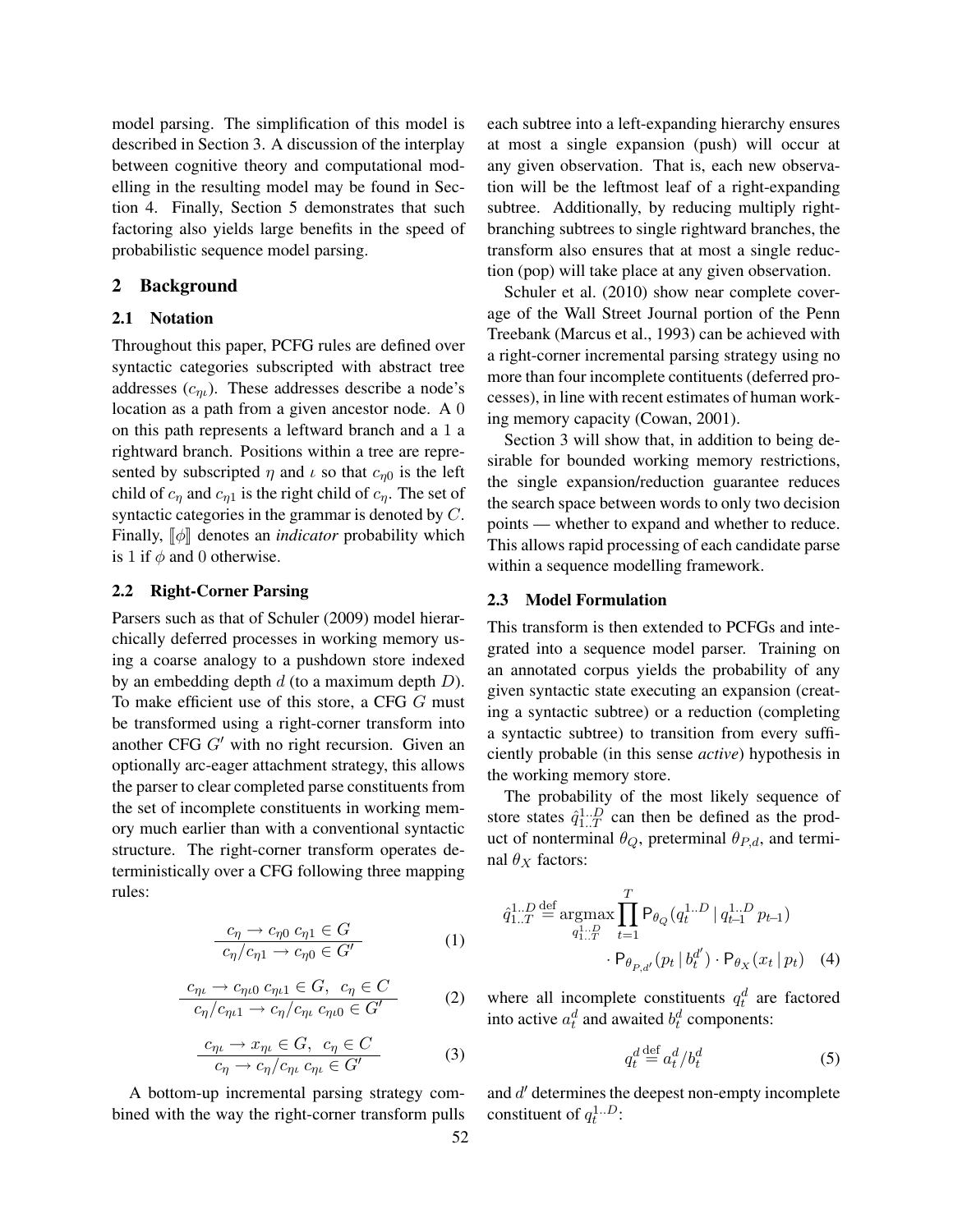$$
d' \stackrel{\text{def}}{=} \max\{d \mid q_t^d \neq -\text{'}\}\tag{6}
$$

The preterminal model  $\theta_{P,d}$  denotes the expectation of a subtree containing a given preterminal, expressed in terms of side- and depth-specific grammar rules  $P_{\theta_{Gs,d}}(c_{\eta} \rightarrow c_{\eta 0} c_{\eta 1})$  and expected counts  $\left\{\right\}$ of left progeny categories  $E_{\theta_{G^*,d}}(c_\eta \stackrel{*}{\to} c_{\eta\iota} ...)$  (see Appendix A):

$$
\mathsf{P}_{\theta_{P,d}}(c_{\eta\iota} \mid c_{\eta}) \stackrel{\text{def}}{=} \mathsf{E}_{\theta_{G^*,d}}(c_{\eta} \stackrel{*}{\to} c_{\eta\iota} \dots) \cdot \sum_{x_{\eta\iota}} \mathsf{P}_{\theta_{GL,d}}(c_{\eta\iota} \to x_{\eta\iota}) \quad (7)
$$

and the terminal model  $\theta_X$  is simply:

$$
\mathsf{P}_{\theta_X}(x_\eta \mid c_\eta) \stackrel{\text{def}}{=} \frac{\mathsf{P}_{\theta_G}(c_\eta \to x_\eta)}{\sum_{x_\eta} \mathsf{P}_{\theta_G}(c_\eta \to x_\eta)}\tag{8}
$$

The Schuler (2009) nonterminal model  $\theta_Q$  is computed from a depth-specific store element model  $\theta_{Q,d}$  and a large final state model  $\theta_{F,d}$ :

$$
\mathsf{P}_{\theta_Q}(q_t^{1..D} \mid q_{t-1}^{1..D} p_{t-1}) \stackrel{\text{def}}{=} \sum_{f_t^{1..D}} \prod_{d=1}^D \mathsf{P}_{\theta_{F,d}}(f_t^d \mid f_t^{d+1} q_{t-1}^d q_{t-1}^{d-1}) \cdot \mathsf{P}_{\theta_{Q,d}}(q_t^d \mid f_t^{d+1} f_t^d q_{t-1}^d q_t^{d-1}) \quad (9)
$$

After each time step t and depth d,  $\theta_Q$  generates a set of final states to generate a new incomplete constituent  $q_t^d$ . These final states  $f_t^d$  are factored into categories  $c_{f_t^d}$  and boolean variables (0 or 1) encoding whether a reduction has taken place at depth  $d$  and time step  $t$ . The depth-specific final state model  $\theta_{F,d}$  gives the probability of generating a final state  $f_t^d$  from the preceding  $q_t^d$  and  $q_t^{d-1}$  which is the probability of executing a reduction or consolidation of those incomplete constituents:

$$
\mathsf{P}_{\theta_{F,d}}(f_t^d | f_t^{d+1} q_{t-1}^d q_{t-1}^{d-1}) \stackrel{\text{def}}{=} \{\n\begin{cases}\n\text{if } f_t^{d+1} = -\cdot : \llbracket f_t^d = 0 \rrbracket \\
\text{if } f_t^{d+1} \neq -\cdot : \mathsf{P}_{\theta_{F,d,R}}(f_t^d | q_{t-1}^d q_{t-1}^{d-1})\n\end{cases}\n\tag{10}
$$

With these depth-specific  $f_t^d$  in hand, the model can calculate the probabilities of each possible  $q_t^d$  for each d and t based largely on the probability of transitions ( $\theta_{Q,d,T}$ ) and expansions ( $\theta_{Q,d,E}$ ) from the incomplete constituents at the previous time step:

$$
\mathsf{P}_{\theta_{Q,d}}(q_t^d \mid f_t^{d+1} f_t^d q_{t-1}^d q_{t-1}^{d-1}) \stackrel{\text{def}}{=} \left\{ \begin{aligned} &\text{if } f_t^{d+1} = \langle - \rangle, f_t^d = \langle - \rangle : [q_t^d = q_{t-1}^d] \\ &\text{if } f_t^{d+1} \neq \langle - \rangle, f_t^d = \langle - \rangle : \mathsf{P}_{\theta_{Q,d,T}}(q_t^d \mid f_t^{d+1} f_t^d q_{t-1}^d q_t^{d-1}) \\ &\text{if } f_t^{d+1} \neq \langle - \rangle, f_t^d \neq \langle - \rangle : \mathsf{P}_{\theta_{Q,d,E}}(q_t^d \mid q_t^{d-1}) \end{aligned} \right\} \tag{11}
$$

This model is shown graphically in Figure 1.

The probability distributions over reductions  $(\theta_{F,d,R})$ , transitions  $(\theta_{Q,d,T})$  and expansions  $(\theta_{Q,d,E})$  are then defined, also in terms of side- and depth-specific grammar rules  $P_{\theta_{Gs,d}}(c_{\eta} \to c_{\eta 0} c_{\eta 1})$ and expected counts of left progeny categories  $E_{\theta_{G^*,d}}(c_{\eta} \stackrel{*}{\rightarrow} c_{\eta_l} ...)$  (see Appendix A):

$$
\mathsf{P}_{\theta_{Q,d,T}}(q_t^d \mid f_t^{d+1} f_t^d q_{t-1}^d q_t^{d-1}) \stackrel{\text{def}}{=} \{\n\begin{cases}\n\text{if } f_t^d \neq -\cdot : \mathsf{P}_{\theta_{Q,d,A}}(q_t^d \mid q_t^{d-1} f_t^d) \\
\text{if } f_t^d = -\cdot : \mathsf{P}_{\theta_{Q,d,B}}(q_t^d \mid q_{t-1}^d f_t^{d+1})\n\end{cases}\n\tag{12}
$$

$$
\mathsf{P}_{\theta_{F,d,R}}(f_t^d \mid f_t^{d+1} q_{t-1}^d q_{t-1}^{d-1}) \stackrel{\text{def}}{=} \left\{ \begin{aligned} &\text{if } c_{f_t^{d+1}} \neq x_t : \llbracket f_t^d = - \rrbracket \\ &\text{if } c_{f_t^{d+1}} = x_t : \mathsf{P}_{\theta_{F,d,R}}(f_t^d \mid q_{t-1}^d q_{t-1}^{d-1}) \end{aligned} \right. (13)
$$

$$
\mathsf{P}_{\theta_{Q,d,E}}(c_{\eta_{L}}/c'_{\eta_{L}} \mid \mathcal{L}_{\eta_{1}}) \stackrel{\text{def}}{=} \mathsf{E}_{\theta_{G^*,d}}(c_{\eta} \stackrel{*}{\to} c_{\eta_{L}} \dots) \cdot \llbracket x_{\eta_{L}} = c'_{\eta_{L}} = c_{\eta_{L}} \rrbracket \quad (14)
$$

The subcomponent models are obtained by applying the transform rules to all possible trees proportionately to their probabilities and marginalizing over all constituents that are not used in the models:

• for active transitions (from Transform Rule 1):

$$
P_{\theta_{Q,d,A}}(c_{\eta\iota}/c_{\eta\iota 1}|_{-}/c_{\eta} c_{\eta\iota 0}) \stackrel{\text{def}}{=} \frac{E_{\theta_{G^*,d}}(c_{\eta} \stackrel{*}{\to} c_{\eta\iota} ...) \cdot P_{\theta_{GL,d}}(c_{\eta\iota} \to c_{\eta\iota 0} c_{\eta\iota 1})}{E_{\theta_{G^*,d}}(c_{\eta} \stackrel{*}{\to} c_{\eta\iota 0} ...)} \tag{15}
$$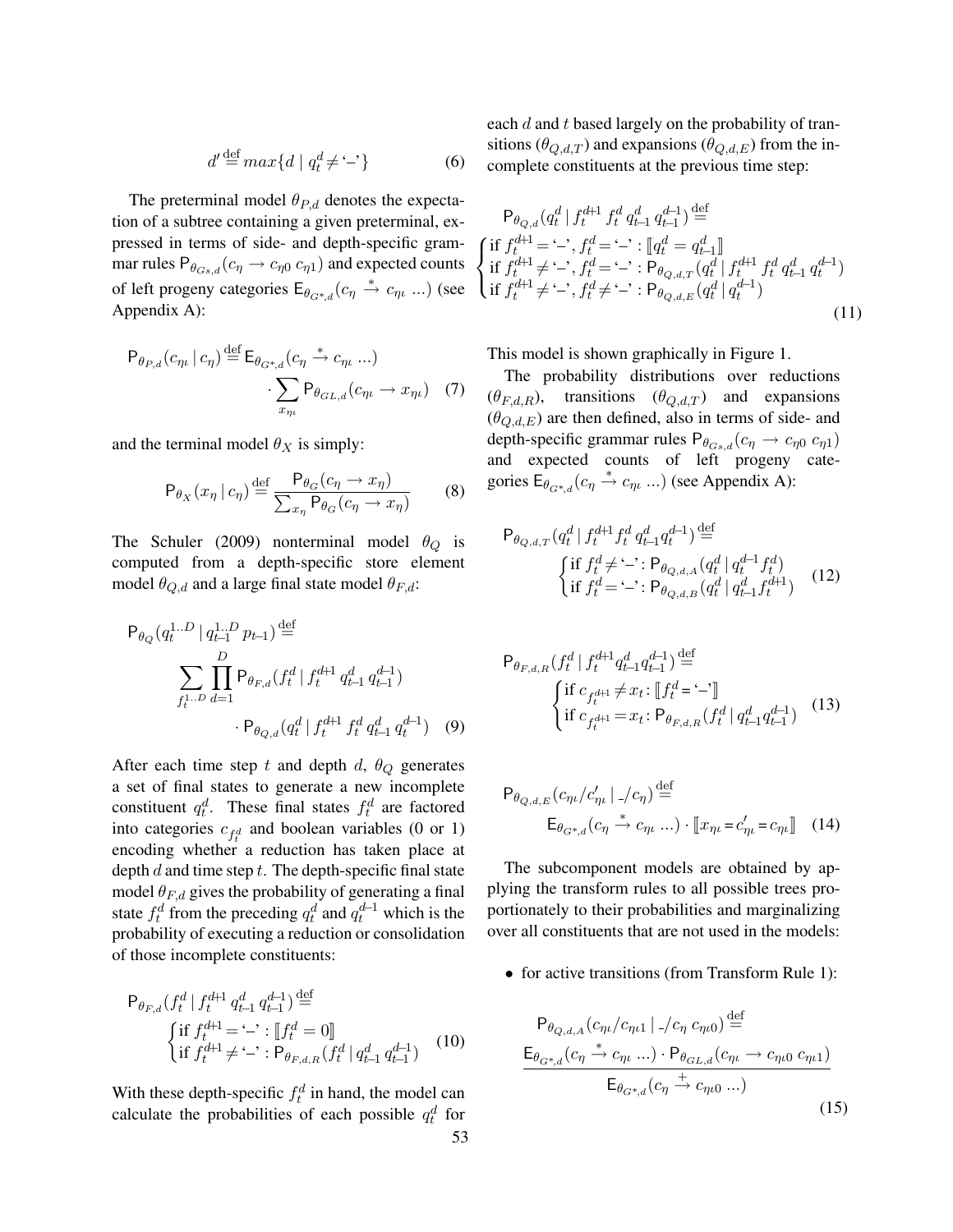

Figure 1: Schuler (2009) Sequence Model

• for awaited transitions (Transform Rule 2):

$$
P_{\theta_{Q,d,B}}(c_{\eta}/c_{\eta\iota 1} | c'_{\eta}/c_{\eta\iota} c_{\eta\iota 0}) \stackrel{\text{def}}{=} \left[ c_{\eta} = c'_{\eta} \right] \cdot \frac{P_{\theta_{GR,d}}(c_{\eta\iota} \to c_{\eta\iota 0} c_{\eta\iota 1})}{E_{\theta_{G^*,d}}(c_{\eta\iota} \to c_{\eta\iota 0} \dots)} \quad (16)
$$

• for reductions (from Transform Rule 3):

$$
P_{\theta_{F,d,R}}(c_{\eta_L}, \mathbf{1} \mid \frac{1}{c_{\eta_L}}) \stackrel{\text{def}}{=} \left[ c_{\eta_L} = c'_{\eta_L} \right] \cdot \frac{E_{\theta_{G^*,d}}(c_{\eta} \stackrel{0}{\to} c_{\eta_L} \dots)}{E_{\theta_{G^*,d}}(c_{\eta} \stackrel{0}{\to} c_{\eta_L} \dots)} \tag{17}
$$

$$
P_{\theta_{F,d,R}}(c_{\eta\iota}, \mathbf{0} \mid \frac{1}{c_{\eta}} \cdot c'_{\eta\iota}/\frac{\cdot}{\varepsilon}) \stackrel{\text{def}}{=} \left[ c_{\eta\iota} = c'_{\eta\iota} \right] \cdot \frac{\mathsf{E}_{\theta_{G^*,d}}(c_{\eta} \stackrel{+}{\rightarrow} c_{\eta\iota} \dots)}{\mathsf{E}_{\theta_{G^*,d}}(c_{\eta} \stackrel{+}{\rightarrow} c_{\eta\iota} \dots)} \tag{18}
$$

# **3 Simplified Model**

As seen in the previous section, the right-corner parser of Schuler (2009) makes the center embedding depth explicit and each memory store element is modelled as a combination of an active and an awaited component. Each input can therefore either increase (during an expansion) or decrease (during a reduction) the store of incomplete constituents or it can alter the active or awaited component of the deepest incomplete constituent (the *affectable* element). Alterations of the awaited component of the affectable element can be thought of as the expansion and immediate reduction of a syntactic constituent. The grammar models transitions in the active component implicitly, so these are conceptualized as consisting of neither an expansion nor a reduction.

Removing some of the variables in this model results in one that looks much more like a neural network (McClelland and Elman, 1986; Elman, 1991; Norris, 1994; Norris and McQueen, 2008) in that all remaining variables have cognitive correllates in particular, they correspond to incomplete constituents in working memory — while still maintaining the ability to explicitly represent phrase structure. This section will demonstrate how it is possible to exploit this to obtain a large reduction in the number of modelled random variables.

In the Schuler (2009) sequence model, eight random variables are used to model the hidden states at each time step (see Figure 1). Half of these variables are *joint* consisting of two further (active and awaited) constituent variables, while the other half are merely over intermediate *final* states. Although the entire store is carried from time step to time step, only one memory element is affectable at any one time, and this element may be reduced zero or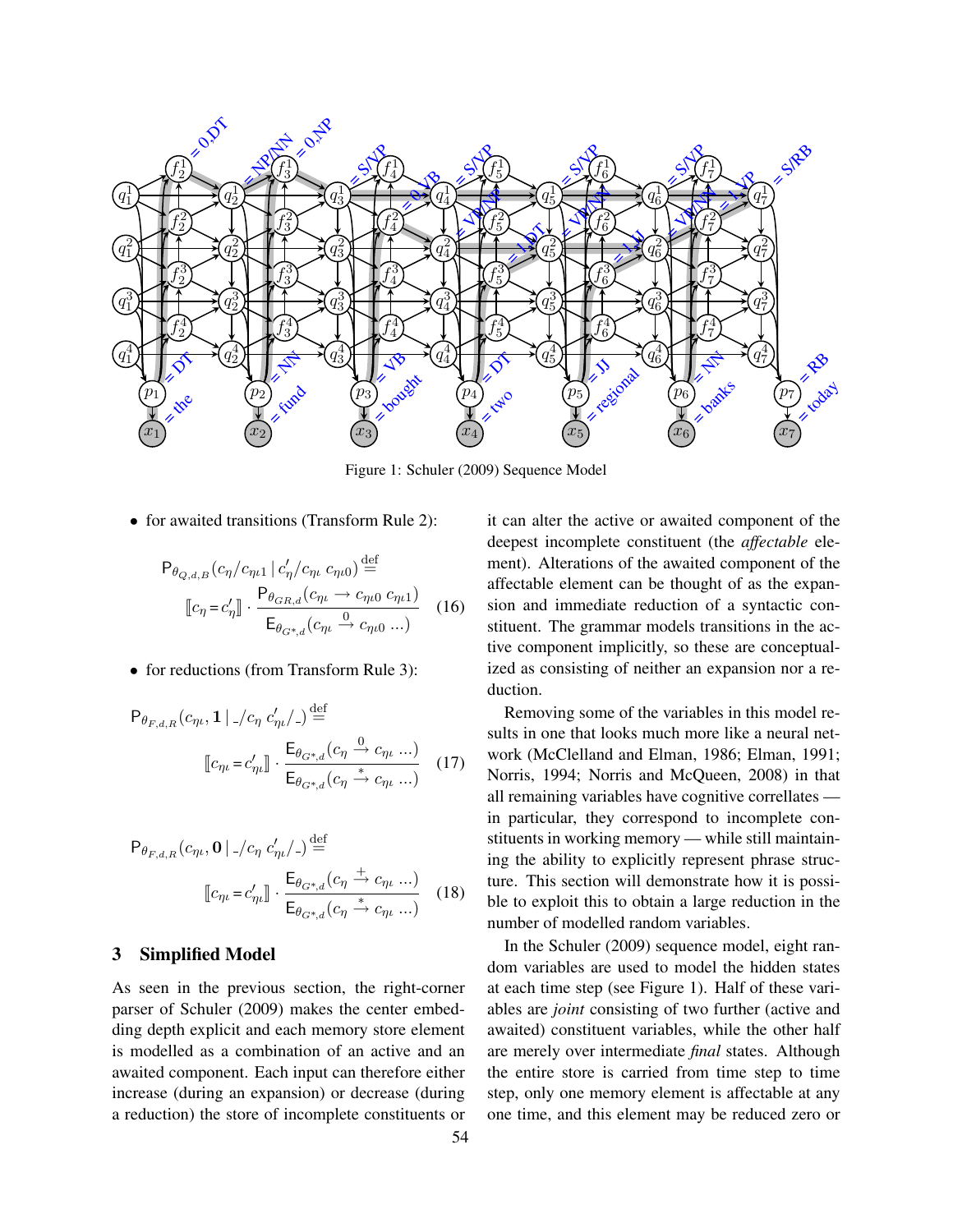one times (using an intermediate final state), and expanded zero or one times (using an incomplete constituent state), yielding four possible combinations. This means the model only actually needs one of its intermediate final states.

The transition model  $\theta_Q$  can therefore be simplified with terms  $\theta_{F,d}$  for the probability of expanding the incomplete constituent at d, and terms  $\theta_{A,d}$ and  $\theta_{B,d}$  for reducing the resulting constituent (defining the active and awaited components of a new incomplete constituent), along with terms for copying incomplete constituents above this affectable element, and for emptying the elements below it:

$$
P_{\theta_{Q}}(q_{t}^{1...D} | q_{t-1}^{1...D} p_{t-1})
$$
\n
$$
\stackrel{\text{def}}{=} P_{\theta_{F,d'}}(\cdot +' | b_{t-1}^{d'} p_{t-1}) \cdot P_{\theta_{A,d'}}(\cdot -' | b_{t-1}^{d'-1} a_{t-1}^{d'})
$$
\n
$$
\cdot [a_{t}^{d'-1} = a_{t-1}^{d'-1}] \cdot P_{\theta_{B,d'-1}}(b_{t}^{d'-1} | b_{t-1}^{d'-1} a_{t-1}^{d'})
$$
\n
$$
\cdot [q_{t}^{1...d'-2} = q_{t-1}^{1...d'-2}] \cdot [q_{t}^{d'...D} = -']
$$
\n
$$
+ P_{\theta_{F,d'}}(\cdot +' | b_{t-1}^{d'} p_{t-1}) \cdot P_{\theta_{A,d'}}(a_{t}^{d'} | b_{t-1}^{d'-1} a_{t-1}^{d'})
$$
\n
$$
\cdot P_{\theta_{B,d'}}(b_{t}^{d'} | a_{t}^{d'} a_{t-1}^{d'+1})
$$
\n
$$
\cdot [q_{t}^{1...d'-1} = q_{t-1}^{1...d'-1}] \cdot [q_{t}^{d'+1...D} = -']
$$
\n
$$
+ P_{\theta_{F,d'}}(\cdot -' | b_{t-1}^{d'} p_{t-1}) \cdot P_{\theta_{A,d'}}(\cdot -' | b_{t-1}^{d'} p_{t-1})
$$
\n
$$
\cdot [a_{t}^{d'} = a_{t-1}^{d'}] \cdot P_{\theta_{B,d'}}(b_{t}^{d'} | b_{t-1}^{d'} p_{t-1})
$$
\n
$$
\cdot [q_{t}^{1...d'-1} = q_{t-1}^{1...d'-1}] \cdot [q_{t}^{d'+1...D} = -']
$$
\n
$$
+ P_{\theta_{F,d'}}(\cdot -' | b_{t-1}^{d'} p_{t-1}) \cdot P_{\theta_{A,d'}}(a_{t}^{d'+1} | b_{t-1}^{d'} p_{t-1})
$$
\n
$$
\cdot P_{\theta_{B,d'}}(b_{t}^{d'+1} | a_{t}^{d'+1} p_{t-1})
$$
\n
$$
\cdot [q_{t}^{1...d'} = q_{t-1}
$$

The first element of the sum in Equation 19 computes the probability of a reduction with no expansion (decreasing  $d'$ ). The second corresponds to the probability of a store undergoing neither an expansion nor a reduction (a transition to a new active constituent at the same embedding depth). In the third is the probability of an expansion and a reduction (a transition among awaited constituents at the same embedding depth). Finally, the last term yields the probability of an expansion without a reduction (increasing  $\ddot{d}$ ).

From Equation 19 it may be seen that the unaffected store elements of each time step are maintained sans change as guaranteed by the singlereduction feature of the right-corner parser. This results in a large representational economy by making the majority of store state decisions deterministic. This representational economy will later translate into computational efficiencies (see section 5). In this sense, cognitive modelling contributes to a practical speed increase.

Since the bulk of the state remains the same, the recognizer can access the affectable variable and operate solely over the transition possibilities from that variable to calculate the distribution over store states for the next time step to explore. Reflecting this change, the hidden states now model a single final-state variable  $(f)$  for results of the expansion decision, and the affectable variable resulting from the reduction decision (both its active  $(a)$  and awaited  $(b)$  categories), as well as the preterminal state  $(p)$  defined in the previous section. These models are again expressed in terms of side- and depth-specific grammar rules  $P_{\theta_{Gs,d}}(c_{\eta} \rightarrow c_{\eta 0} c_{\eta 1})$  and expected counts of left progeny categories  $E_{\theta_{G^*,d}}(c_\eta \stackrel{*}{\to} c_{\eta\iota} ...)$  (see Appendix A).

Expansion probabilities are modelled as a binary decision depending on whether or not the awaited component of the affectable variable  $c_n$  is likely to expand immediately into an anticipated preterminal  $c_{n}$  (resulting in a non-empty final state: '+') or if intervening embeddings are necessary given the affectable active component (yielding no final state:  $(-')$ :

$$
\mathsf{P}_{\theta_{F,d}}(f \,|\, c_{\eta} \,c_{\eta\iota}) \stackrel{\text{def}}{=} \begin{cases} \text{if } f = \,^{\iota} + \,^{\iota} : \frac{\mathsf{E}_{\theta_{G^*,d}}(c_{\eta} \stackrel{\text{o}}{\rightarrow} c_{\eta\iota} \ldots)}{\mathsf{E}_{\theta_{G^*,d}}(c_{\eta} \stackrel{\ast}{\rightarrow} c_{\eta\iota} \ldots)} \\ \text{if } f = \,^{\iota} - \,^{\iota} : \frac{\mathsf{E}_{\theta_{G^*,d}}(c_{\eta} \stackrel{\ast}{\rightarrow} c_{\eta\iota} \ldots)}{\mathsf{E}_{\theta_{G^*,d}}(c_{\eta} \stackrel{\ast}{\rightarrow} c_{\eta\iota} \ldots)} \end{cases} \tag{20}
$$

The active component category  $c_{n\mu}$  is defined as depending on the category of the awaited component above it  $c_{\eta}$  and its left-hand child  $c_{\eta\iota0}$ :

$$
P_{\theta_{A,d}}(c_{\eta\iota} \mid c_{\eta} c_{\eta\iota 0}) \stackrel{\text{def}}{=} \frac{E_{\theta_{G^*,d}}(c_{\eta} \xrightarrow{1} c_{\eta\iota 0} \dots)}{E_{\theta_{G^*,d}}(c_{\eta} \xrightarrow{+} c_{\eta\iota 0} \dots)} \cdot [c_{\eta\iota} = -1]
$$

$$
+ \frac{E_{\theta_{G^*,d}}(c_{\eta} \xrightarrow{+} c_{\eta\iota} \dots) \cdot P_{\theta_{GL,d}}(c_{\eta\iota} \xrightarrow{+} c_{\eta\iota 0} \dots)}{E_{\theta_{G^*,d}}(c_{\eta} \xrightarrow{+} c_{\eta\iota 0} \dots)} \quad (21)
$$

The awaited component category  $c_{n1}$  is defined as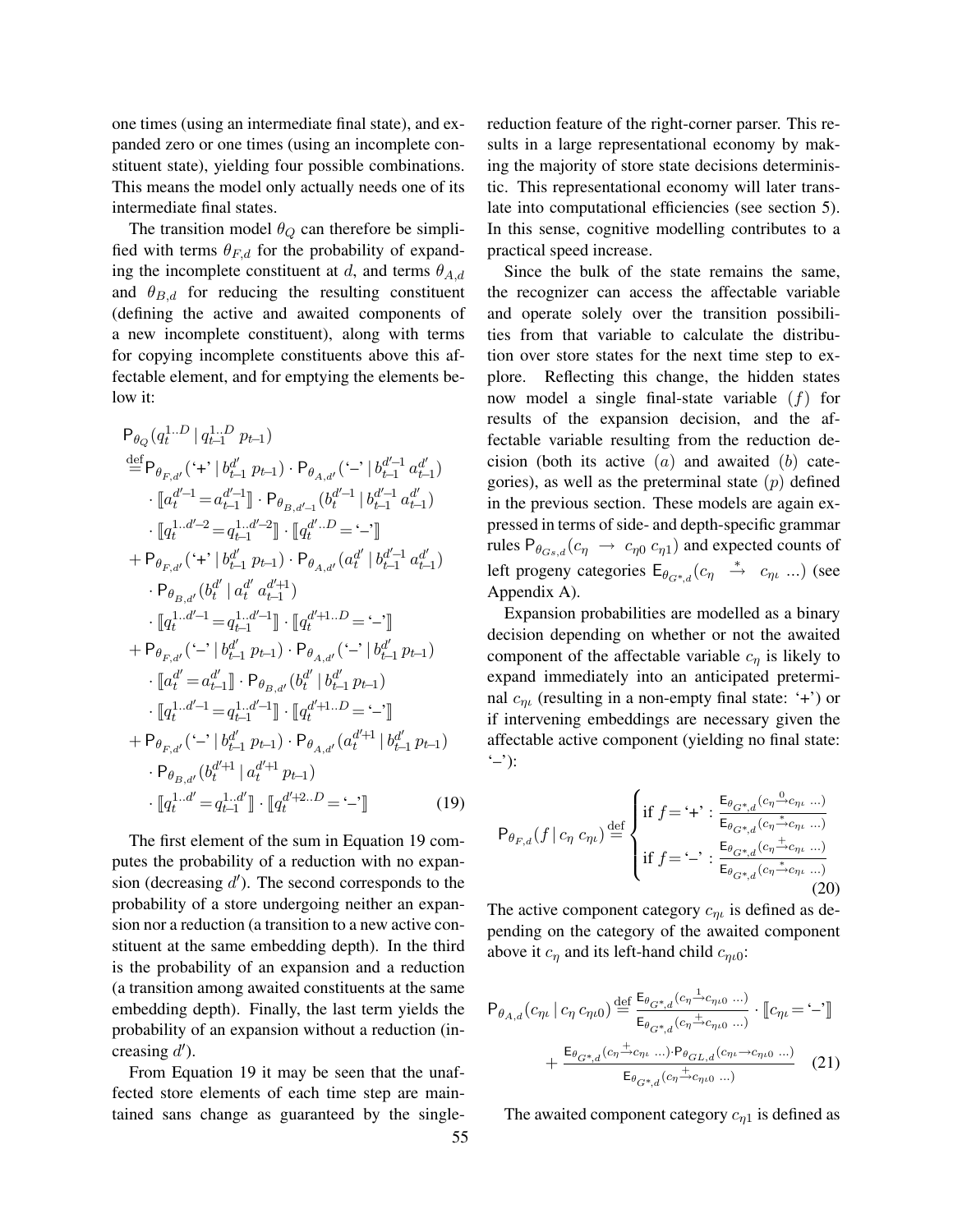depending on the category of its parent  $c_n$  and the preceding sibling  $c_{n0}$ :

$$
\mathsf{P}_{\theta_{B,d}}(c_{\eta 1} \mid c_{\eta} c_{\eta 0}) \stackrel{\text{def}}{=} \frac{\mathsf{P}_{\theta_{GR,d}}(c_{\eta} \to c_{\eta 0} c_{\eta 1})}{\mathsf{E}_{\theta_{G^*,d}}(c_{\eta} \to c_{\eta 0} \dots)} \tag{22}
$$

Both of these make sense given the manner in which the right-corner parser shifts dependencies to the left down the tree in order to obtain incremental information about upcoming constituents.

### **3.1 Graphical Representation**

In order to be represented graphically, the working memory store  $\theta_Q$  is factored into a single expansion term  $\theta_F$  and a product of depth-specific reduction terms  $\theta_{Q,d}$ :

$$
\mathsf{P}_{\theta_Q}(q_t^{1..D} \mid q_{t-1}^{1..D} p_{t-1}) \stackrel{\text{def}}{=} \sum_{f_t} \mathsf{P}_{\theta_F}(f_t \mid q_{t-1}^{1..D})
$$

$$
\cdot \prod_{d=1}^D \mathsf{P}_{\theta_{Q,d}}(q_t^d \mid q_{t-1}^{1..D} p_{t-1} f_t q_t^{d+1}) \quad (23)
$$

and the depth-specific reduction model  $\theta_{Q,d}$  is factored into individual decisions over each random variable:

$$
\begin{array}{l} \mathsf{P}_{\theta_{Q,d}}(q_t^d \mid q_{t-1}^{1..D} p_{t-1} \; f_t \; q_t^{d+1}) \stackrel{\text{def}}{=} \\ \left\{ \begin{array}{l} \text{if} \; q_t^{d+1} =`-, \; f_t \neq ` \text{--} ', \; d=d'-1: \\ \left[\!\!\!\begin{array}{c} [a_t^d = a_{t-1}^d \right] \cdot \mathsf{P}_{\theta_{B,d}}(b_t^d \mid b_{t-1}^d \; a_{t-1}^{d+1}) \\ \text{if} \; q_t^{d+1} = ` \text{--} ', \; f_t \neq ` \text{--} ', \; d=d': \\ \mathsf{P}_{\theta_{A,d}}(a_t^d \mid b_{t-1}^{d-1} \; a_{t-1}^d) \cdot \mathsf{P}_{\theta_{B,d}}(b_t^d \mid a_t^d \; a_{t-1}^d) \\ \text{if} \; q_t^{d+1} = ` \text{--} ', \; f_t = ` \text{--} ', \; d=d': \\ \left[\!\!\!\begin{array}{c} [a_t^d = a_{t-1}^d \end{array}\!\!\right] \cdot \mathsf{P}_{\theta_{B,d}}(b_t^d \mid b_{t-1}^d \; p_{t-1}) \\ \text{if} \; q_t^{d+1} = ` \text{--} ', \; f_t = ` \text{--} ', \; d=d'+1: \\ \mathsf{P}_{\theta_{A,d}}(a_t^d \mid b_{t-1}^{d-1} \; p_{t-1}) \cdot \mathsf{P}_{\theta_{B,d}}(b_t^d \mid a_t^d \; p_{t-1}) \\ \text{if} \; q_t^{d+1} \neq ` \text{--}': \left[\!\!\!\!\begin{array}{c} [q_t^d = q_{t-1}^d \end{array}\!\!\right] \\ \text{otherwise}: \; \left[\!\!\!\begin{array}{c} [q_t^d = ` \text{--}'] \end{array}\!\!\right] \end{array}
$$

This dependency structure is represented graphically in Figure 2.

The first conditional in Equation 24 checks whether the input causes a reduction but no expansion (completing a subtree parse). In this case,  $d'$  is reduced from the previous t, and the relevant  $q_{t-1}^d$  is copied to  $q_t^d$  except the awaited constituent is altered

to reflect the completion of its preceding awaited subtree. In the second case, the parser makes an active transition as it completes a left subtree and begins exploring the right subtree. The third case is similar to the first except it transitions between two like depths (awaited transition), and depends on the preterminal just seen to contrive a new subtree to explore. In the fourth case,  $d'$  is incremented as another incomplete constituent opens up in working memory. The final two cases simply update the unaffected store states to reflect their previous states at time  $t - 1$ .

#### **4 Discussion**

This factoring of redundant hidden states out of the Schuler (2009) probabilistic sequence model shows that cognitive modelling can more closely approximate a simple recurrent network model of language processing (Elman, 1991). Probabilistic sequence model parsers have previously been modelled with random variables over incomplete constituents (Schuler, 2009). In the current implementation, each variable can be thought of as a bank of artificial neurons. These artificial neurons inhibit one another through the process of normalization. Conversely, they activate artificial neurons at subsequent time steps by contributing probability mass through the transformed grammar. This point was made by Norris and McQueen (2008) with respect to lexical access; this model extends it to parsing.

(24) gression of the parse, except that the context is in Recurrent networks can parse simple sentences but run into problems when running over more complex datasets. This limitation comes from the unsupervised methods typically used to train them, which have difficulty scaling to sufficiently large training sets for more complex constructions. The approach described in this paper uses a hidden context similar to that of a recurrent network to inform the proterms of random variables with distributions over a set of explicit syntactic categories. By framing the variable domains in a linguistically-motivated fashion, the problem of acquisition can be divested from the problem of processing. This paper then uses the semi-supervised grammar training of Petrov et al. (2006) in order to develop a simple, accurate model for broad-coverage parsing independent of scale.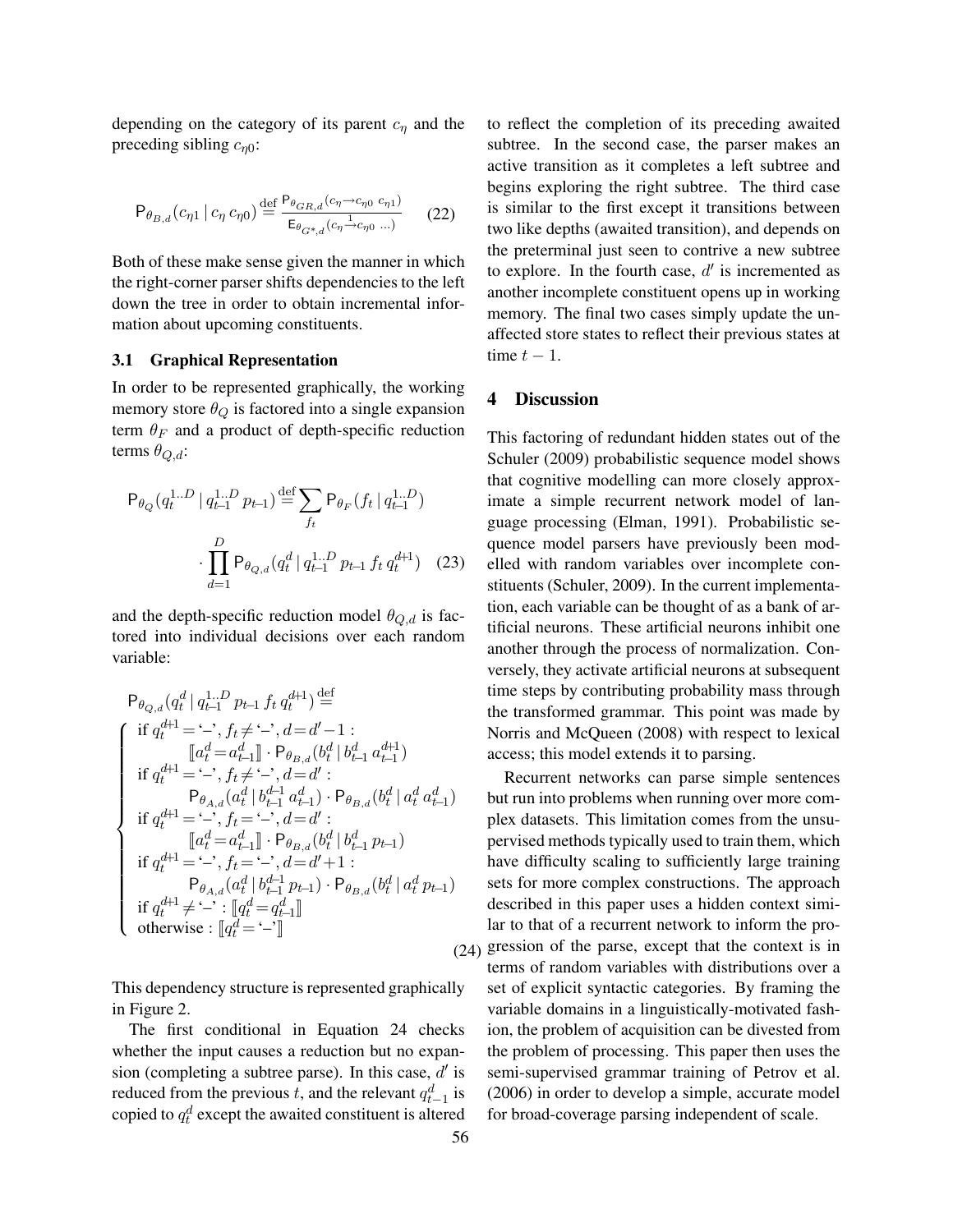

Figure 2: Parse using Simplified Model

Like Schuler (2009), the incremental parser discussed here operates in  $O(n)$  time where n is the length of the input. Further, by its incremental nature, this parser is able to run continuously on a stream of input, which allows any other processes dependent on the input (such as discourse integration) to run in parallel regardless of the length of the input.

# **5 Computational Benefit**

Due to the decreased number of decisions required by this simplified model, it is substantially faster than previous similar models. To test this speed increase, the simplified model was compared with that of Schuler (2009). Both parsers used a grammar that had undergone 5 iterations of the Petrov et al. (2006) split-merge-smooth algorithm as found to be optimal by Petrov and Klein (2007), and both used a beam-width of 500 elements. Sections 02-21 of the Wall Street Journal Treebank were used in training the grammar induction for both parsers according to Petrov et al. (2006), and Section 23 was used for evaluation. No tuning was done as part of the transform to a sequence model. Speed results can be seen in Table 1. While the speed is not state-of-the-art in the field of parsing at large, it does break new ground for factored sequence model parsers.

To test the accuracy of this parser, it was compared using varying beam-widths to the Petrov and Klein (2007) and Roark (2001) parsers. With the exception of the Roark (2001) parser, all parsers used 5 iterations of the Petrov et al. (2006) split-

| System        | Sec/Sent |
|---------------|----------|
| Schuler 2009  | 74       |
| Current Model |          |

Table 1: Speed comparison with an unfactored probabilistic sequence model using a beam-width of 500 elements

| System                | P    | R    | F    |
|-----------------------|------|------|------|
| Roark 2001            | 86.6 | 86.5 | 86.5 |
| Current Model (500)   | 86.6 | 87.3 | 87.0 |
| Current Model (2000)  | 87.8 | 87.8 | 87.8 |
| Current Model (5000)  | 87.8 | 87.8 | 87.8 |
| Petrov Klein (Binary) | 88.1 | 87.8 | 88.0 |
| Petrov Klein (+Unary) | 88.3 | 88.6 | 88.5 |

Table 2: Accuracy comparison with state-of-the-art models. Numbers in parentheses are number of parallel activated hypotheses

merge-smooth algorithm, and the training and testing datasets remained the same. These results may be seen in Table 2. Note that the Petrov and Klein (2007) parser allows unary branching within the phrase structure, which is not well-defined under the right-corner transform. To obtain a fair comparison, it was also run with strict binarization. The current approach achieves comparable accuracy to the Petrov and Klein (2007) parser assuming a strictly binary-branching phrase structure.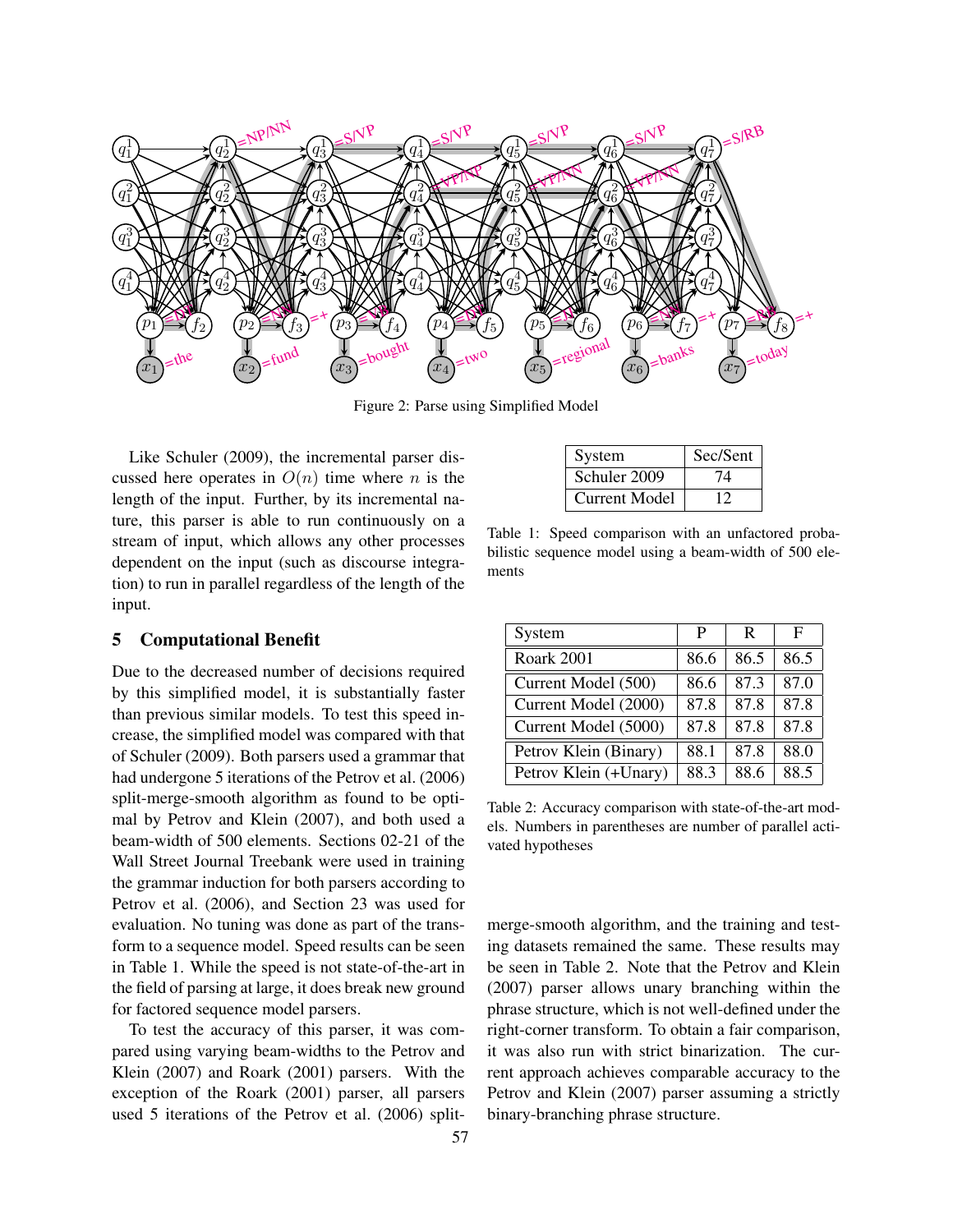### **6 Conclusion**

The primary goal of this paper was to demonstrate that a cognitively-motivated factoring of an existing probabilistic sequence model parser (Schuler, 2009) is not only more attractive from a modelling perspective but also more efficient. Such factoring yields a much slimmer model where every variable has cognitive correlates to working memory elements. This also renders several transition probabilities deterministic and the ensuing representational economy leads to a 5-fold increase in parsing speed. The results shown here suggest cognitive modelling can lead to computational benefits.

#### **References**

- Alfred V. Aho and Jeffery D. Ullman. 1972. *The Theory of Parsing, Translation and Compiling; Volume. I: Parsing*. Prentice-Hall, Englewood Cliffs, New Jersey.
- P. D. Allopenna, J. S. Magnuson, and M. K. Tanenhaus. 1998. Tracking the time course of spoken word recognition using eye movements: evidence for continuous mapping models. *Journal of Memory and Language*, 38:419–439.
- G. T. M. Altmann and Y. Kamide. 1999. Incremental interpretation at verbs: restricting the domain of subsequent reference. *Cognition*, 73:247–264.
- Richard Bellman. 1957. *Dynamic Programming*. Princeton University Press, Princeton, NJ.
- Thomas G. Bever. 1970. The cognitive basis for linguistic structure. In J.R. Hayes, editor, *Cognition and the Development of Language*, pages 279–362. Wiley, New York.
- Matthew Botvinick. 2007. Multilevel structure in behavior and in the brain: a computational model of fusters hierarchy. *Philosophical Transactions of the Royal Society, Series B: Biological Sciences*, 362:1615–1626.
- Nelson Cowan. 2001. The magical number 4 in shortterm memory: A reconsideration of mental storage capacity. *Behavioral and Brain Sciences*, 24:87–185.
- Vera Demberg and Frank Keller. 2008. Data from eyetracking corpora as evidence for theories of syntactic processing complexity. *Cognition*, 109(2):193–210.
- Jeffrey L. Elman. 1991. Distributed representations, simple recurrent networks, and grammatical structure. *Machine Learning*, 7:195–225.
- John Hale. 2001. A probabilistic earley parser as a psycholinguistic model. In *Proceedings of the Second Meeting of the North American Chapter of the Association for Computational Linguistics*, pages 159–166, Pittsburgh, PA.
- Jonathan C Horton and Daniel L Adams. 2005. The cortical column: a structure without a function. *Philosophical Transactions of the Royal Society of London - Series B: Biological Sciences*, 360(1456):837–862.
- Daniel Jurafsky. 1996. A probabilistic model of lexical and syntactic access and disambiguation. *Cognitive Science: A Multidisciplinary Journal*, 20(2):137–194.
- Roger Levy. 2008. Expectation-based syntactic comprehension. *Cognition*, 106(3):1126–1177.
- Mitchell P. Marcus, Beatrice Santorini, and Mary Ann Marcinkiewicz. 1993. Building a large annotated corpus of English: the Penn Treebank. *Computational Linguistics*, 19(2):313–330.
- William D. Marslen-Wilson. 1975. Sentence perception as an interactive parallel process. *Science*, 189(4198):226–228.
- Marshall R. Mayberry, III and Risto Miikkulainen. 2003. Incremental nonmonotonic parsing through semantic self-organization. In *Proceedings of the* 25th *Annual Conference of the Cognitive Science Society*, pages 798–803, Boston, MA.
- James L. McClelland and Jeffrey L. Elman. 1986. The trace model of speech perception. *Cognitive Psychology*, 18:1–86.
- Dennis Norris and James M. McQueen. 2008. Shortlist b: A bayesian model of continuous speech recognition. *Psychological Review*, 115(2):357–395.
- Dennis Norris. 1994. Shortlist: A connectionist model of continuous speech recognition. *Cognition*, 52:189– 234.
- Slav Petrov and Dan Klein. 2007. Improved inference for unlexicalized parsing. In *Proceedings of NAACL HLT 2007*, pages 404–411, Rochester, New York, April. Association for Computational Linguistics.
- Slav Petrov, Leon Barrett, Romain Thibaux, and Dan Klein. 2006. Learning accurate, compact, and interpretable tree annotation. In *Proceedings of the 44th Annual Meeting of the Association for Computational Linguistics (COLING/ACL'06)*.
- Brian Roark. 2001. Probabilistic top-down parsing and language modeling. *Computational Linguistics*, 27(2):249–276.
- William Schuler, Samir AbdelRahman, Tim Miller, and Lane Schwartz. 2010. Broad-coverage incremental parsing using human-like memory constraints. *Computational Linguistics*, 36(1):1–30.
- William Schuler. 2009. Parsing with a bounded stack using a model-based right-corner transform. In *Proceedings of NAACL/HLT 2009*, NAACL '09, pages 344–352, Boulder, Colorado. Association for Computational Linguistics.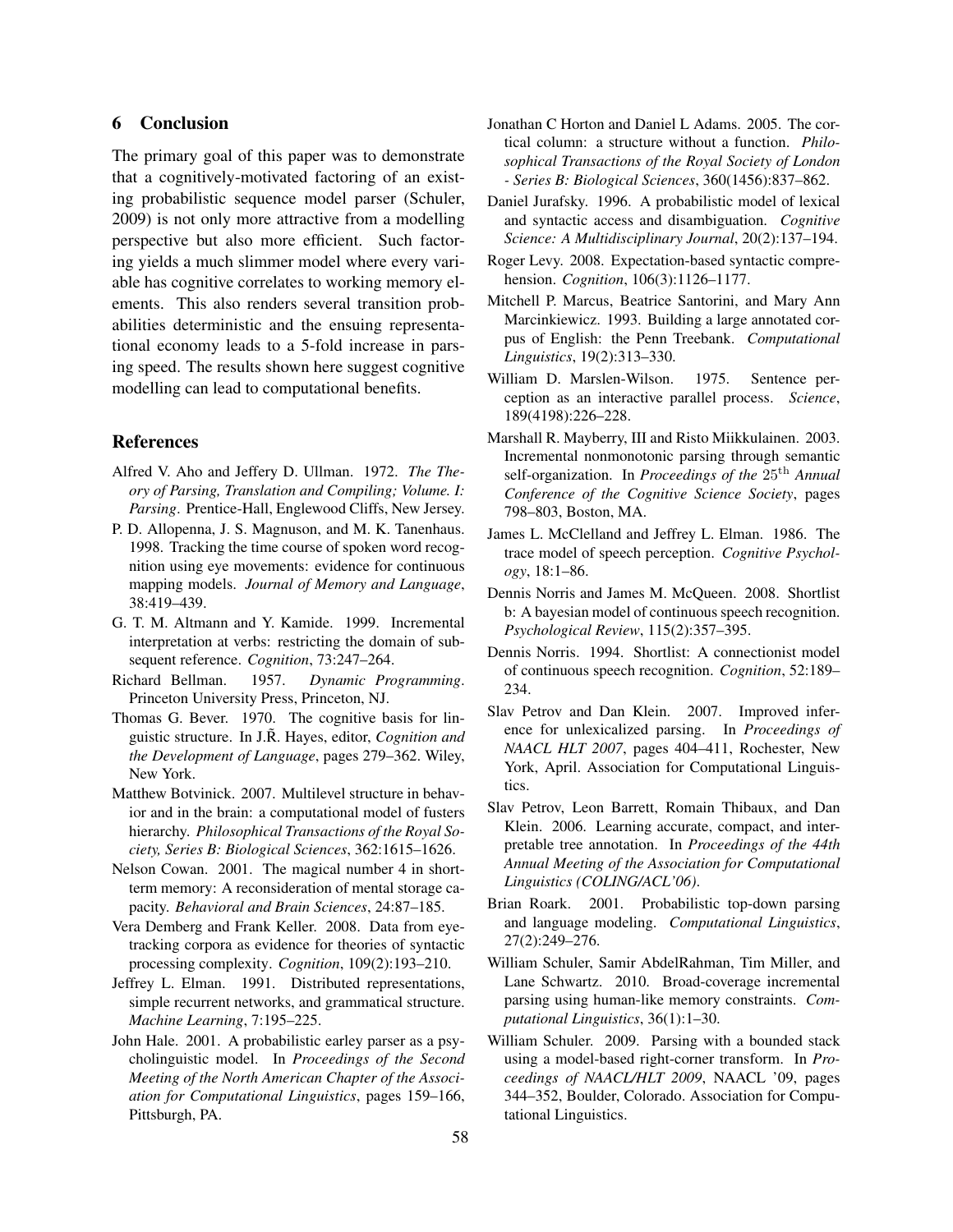Michael K. Tanenhaus, Michael J. Spivey-Knowlton, Kathy M. Eberhard, and Julie E. Sedivy. 1995. Integration of visual and linguistic information in spoken language comprehension. *Science*, 268:1632–1634.

## **A Grammar Formulation**

Given  $D$  memory elements indexed by  $d$  (see Section 2.2) and a PCFG  $\theta_G$ , the probability  $\theta_{Ts,d}^{(k)}$  of a tree rooted at a left or right sibling  $s \in \{L, R\}$  of category  $c_n \in C$  requiring  $d \in 1..D$  memory elements is defined recursively over paths of increasing length  $k$ :

$$
P_{\theta_{Ts,d}^{(0)}}(1 | c_{\eta}) \stackrel{\text{def}}{=} 0
$$
\n
$$
P_{\theta_{TL,d}^{(k)}}(1 | c_{\eta}) \stackrel{\text{def}}{=} \sum_{x_{\eta}} P_{\theta_G}(c_{\eta} \to x_{\eta})
$$
\n
$$
+ \sum_{c_{\eta 0}, c_{\eta 1}} P_{\theta_G}(c_{\eta} \to c_{\eta 0} c_{\eta 1})
$$
\n
$$
\cdot P_{\theta_{TL,d}^{(k-1)}}(1 | c_{\eta 0}) \cdot P_{\theta_{TR,d}^{(k-1)}}(1 | c_{\eta 1})
$$
\n(26)

$$
P_{\theta_{TR,d}^{(k)}}(1 | c_{\eta}) \stackrel{\text{def}}{=} \sum_{x_{\eta}} P_{\theta_G}(c_{\eta} \to x_{\eta}) + \sum_{c_{\eta0}, c_{\eta1}} P_{\theta_G}(c_{\eta} \to c_{\eta0} c_{\eta1}) + P_{\theta_{TL,d+1}^{(k-1)}}(1 | c_{\eta0}) \cdot P_{\theta_{TR,d}^{(k-1)}}(1 | c_{\eta1})
$$
\n(27)

 $\theta_{GR,d}$  are defined as follows:

$$
\mathsf{P}_{\theta_{GL,d}}(c_{\eta} \to x_{\eta}) \stackrel{\text{def}}{=} \frac{\mathsf{P}_{\theta_G}(c_{\eta} \to x_{\eta})}{\mathsf{P}_{\theta_{TL,d}}(1 \mid c_{\eta})}
$$
(28)

$$
P_{\theta_{GR,d}}(c_{\eta} \to x_{\eta}) \stackrel{\text{def}}{=} \frac{P_{\theta_G}(c_{\eta} \to x_{\eta})}{P_{\theta_{TR,d}^{(\infty)}}(1 \mid c_{\eta})}
$$
(29)

$$
P_{\theta_{GL,d}}(c_{\eta} \to c_{\eta 0} c_{\eta 1}) \stackrel{\text{def}}{=} P_{\theta_G}(c_{\eta} \to c_{\eta 0} c_{\eta 1})
$$

$$
\cdot P_{\theta_{TL,d}^{(\infty)}}(1 \mid c_{\eta 0}) \cdot P_{\theta_{TR,d}^{(\infty)}}(1 \mid c_{\eta 1})
$$

$$
\cdot P_{\theta_{TL,d}^{(\infty)}}(1 \mid c_{\eta})^{-1} \tag{30}
$$

$$
\mathsf{P}_{\theta_{GR,d}}(c_{\eta} \to c_{\eta 0} c_{\eta 1}) \stackrel{\text{def}}{=} \mathsf{P}_{\theta_G}(c_{\eta} \to c_{\eta 0} c_{\eta 1})
$$
\n
$$
\cdot \mathsf{P}_{\theta_{TL,d+1}^{(\infty)}} (1 \, | \, c_{\eta 0}) \cdot \mathsf{P}_{\theta_{TR,d}^{(\infty)}} (1 \, | \, c_{\eta 1})
$$
\n
$$
\cdot \mathsf{P}_{\theta_{TR,d}^{(\infty)}} (1 \, | \, c_{\eta})^{-1} \tag{31}
$$

The model will also need an expected count  $E_{\theta_{G^*,d}}(c_{\eta} \stackrel{*}{\rightarrow} c_{\eta} \dots)$  of the given child constituent  $c_{n}$  dominating a prefix of constituent  $c_n$ . Expected versions of these counts may later be used to derive probabilities of memory store state transitions (see Sections 2.3, 3).

$$
\mathsf{E}_{\theta_{G^*,d}}(c_{\eta} \xrightarrow{0} c_{\eta} \dots) \stackrel{\text{def}}{=} \sum_{x_{\eta}} \mathsf{P}_{\theta_{GR,d}}(c_{\eta} \to x_{\eta})
$$
\n(32)

$$
\mathsf{E}_{\theta_{G^*,d}}(c_{\eta} \xrightarrow{1} c_{\eta 0} \dots) \stackrel{\text{def}}{=} \sum_{c_{\eta 1}} \mathsf{P}_{\theta_{GR,d}}(c_{\eta} \to c_{\eta 0} c_{\eta 1})
$$
\n(33)

$$
\mathsf{E}_{\theta_{G^*,d}}(c_{\eta} \xrightarrow{k} c_{\eta\iota 0} \dots) \stackrel{\text{def}}{=} \sum_{c_{\eta\iota}} \mathsf{E}_{\theta_{G^*,d}}(c_{\eta} \xrightarrow{k-1} c_{\eta\iota} \dots) \cdot \sum_{c_{\eta\iota 1}} \mathsf{P}_{\theta_{GL,d}}(c_{\eta\iota} \to c_{\eta\iota 0} c_{\eta\iota 1})
$$
\n(34)

$$
\mathsf{E}_{\theta_{G^*,d}}(c_{\eta} \xrightarrow{*} c_{\eta\iota} \dots) \stackrel{\text{def}}{=} \sum_{k=0}^{\infty} \mathsf{E}_{\theta_{G^*,d}}(c_{\eta} \xrightarrow{k} c_{\eta\iota} \dots)
$$
\n(35)

$$
\mathsf{E}_{\theta_{G^*,d}}(c_{\eta} \xrightarrow{+} c_{\eta\iota} \dots) \stackrel{\text{def}}{=} \sum_{k=1}^{\infty} \mathsf{E}_{\theta_{G^*,d}}(c_{\eta} \xrightarrow{k} c_{\eta\iota} \dots)
$$
\n(36)

Note that the center embedding depth  $d$  increases only for left children of right children. This is because in a binary branching structure, center embeddings manifest as zigzags. Since the model is also sensitive to the depth  $d$  of each decomposition, the side- and depth-specific probabilities of  $\theta_{GL,d}$  and

Equation 32 gives the probability of a constituent appearing as an observation, and Equation 33 gives the probability of a constituent appearing as a left